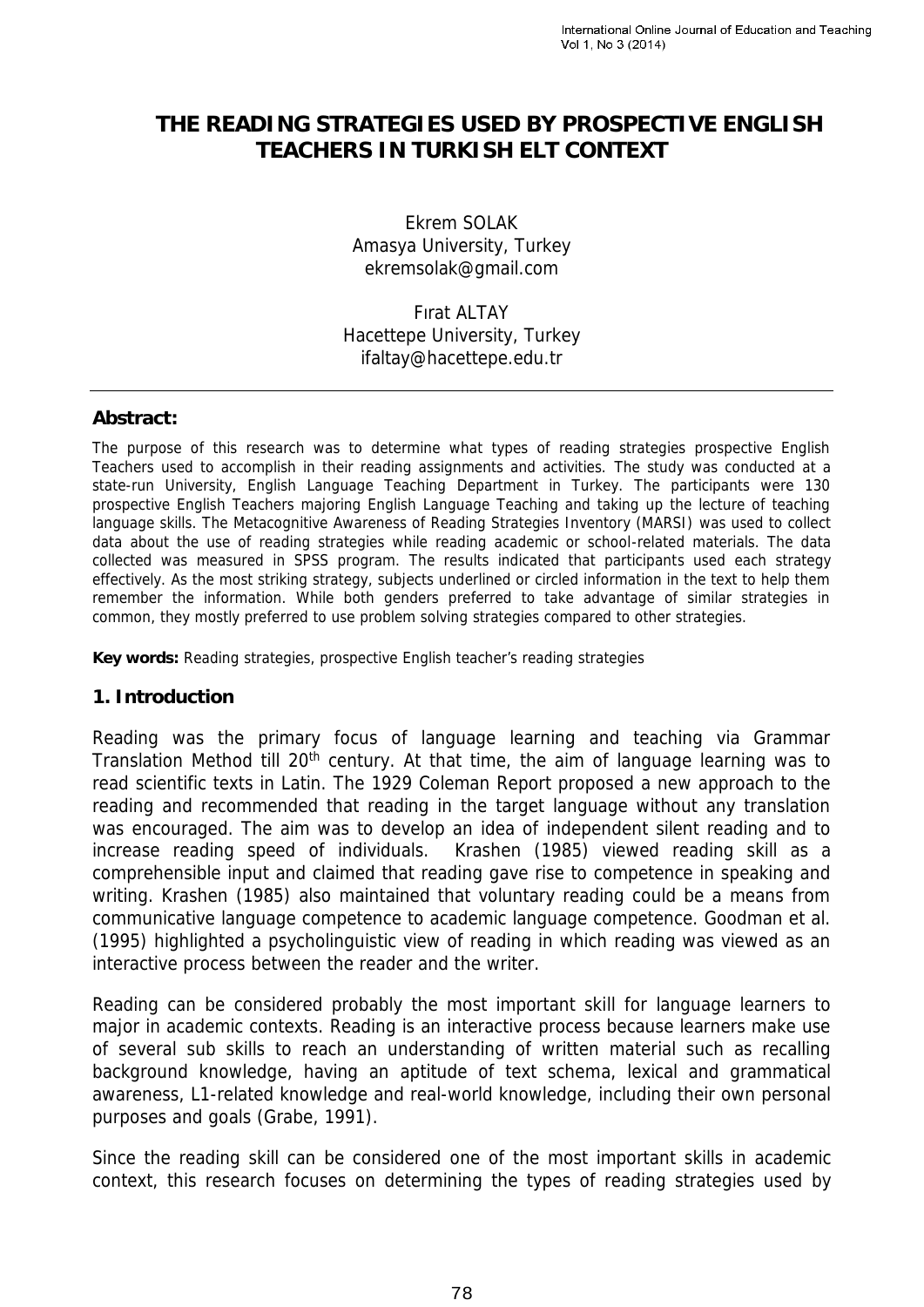prospective English teachers. By this means, it is believed that this study will have implications for syllabus designers, material developers and lesson planners in reading activities in English teaching context. This research is conducted in a Turkish setting on Turkish prospective English teachers which makes this study different from the current literature.

#### **2. Conceptual Framework**

#### *2.1. Reading, the Reading Process, Reading strategies*

Ransom (1978: 14) defines reading as "a conversation between the writer and the reader." Nuttall (1996: 4) regards reading as "the process of getting out of the text as nearly as possible with the message the writer puts into it." Williams (1996: 2) states reading as "a process through which one looks at and understands a written text." According to Goodman (1995), reading is a psychologically guessing game. Reading is described as a complicated process of drawing meaning from a text for different purposes in various contexts (Allen & Bruton, 1998). Additionally, in the reading process, readers make use of their background and their linguistic knowledge about the topic to achieve their purpose for reading (Peregoy & Boyle, 2001).

Garner (1987) defines reading strategies "as an action or series of actions employed in order to construct meaning". Readers benefit from some strategies to help them with the acquisition, storage and retrieval of information. Readers can face some comprehension troubles and use strategies to get rid of the difficulties. Using these strategies lead to target in a faster and clearer way (Tercanlio lu, 2004).

It has been observed that students, especially ESL and EFL learners, confront a variety of difficulties while reading. These difficulties comprise inadequate vocabulary, lexical inefficiency, structural complexity, language inaccessibility, poor reading skills, lack of schemata, and so on. Students' lack of interest is another major cause of their failure in reading.

Jeon (2011) investigated the role of second-language morphological awareness to reading comprehension in a foreign language. The participants were tenth graders (*n*= 188) at a South Korean high school and were tested on 6 reading- and language-related variables: phonological decoding, listening comprehension, vocabulary knowledge, passage-level reading comprehension, metacognitive reading awareness, and morphological awareness. The result revealed that morphological awareness was a significant predictor of L2 reading comprehension when other variables were controlled.

Park & Kim (2011) studied adult English language learners' reading-strategy use in online reading. The participants worked both individually and collaboratively in online Independent English Study Group. They found that "hybrid online reading" enhanced participants' various reaction patterns and preferences in their hypermedia learning atmosphere.

Takallou (2011) examined the role of metacognitive strategy instruction on learners' reading comprehension performance on authentic and inauthentic texts. Two tests and Strategy Inventory for Language Learning (SILL) were administered to 93 male and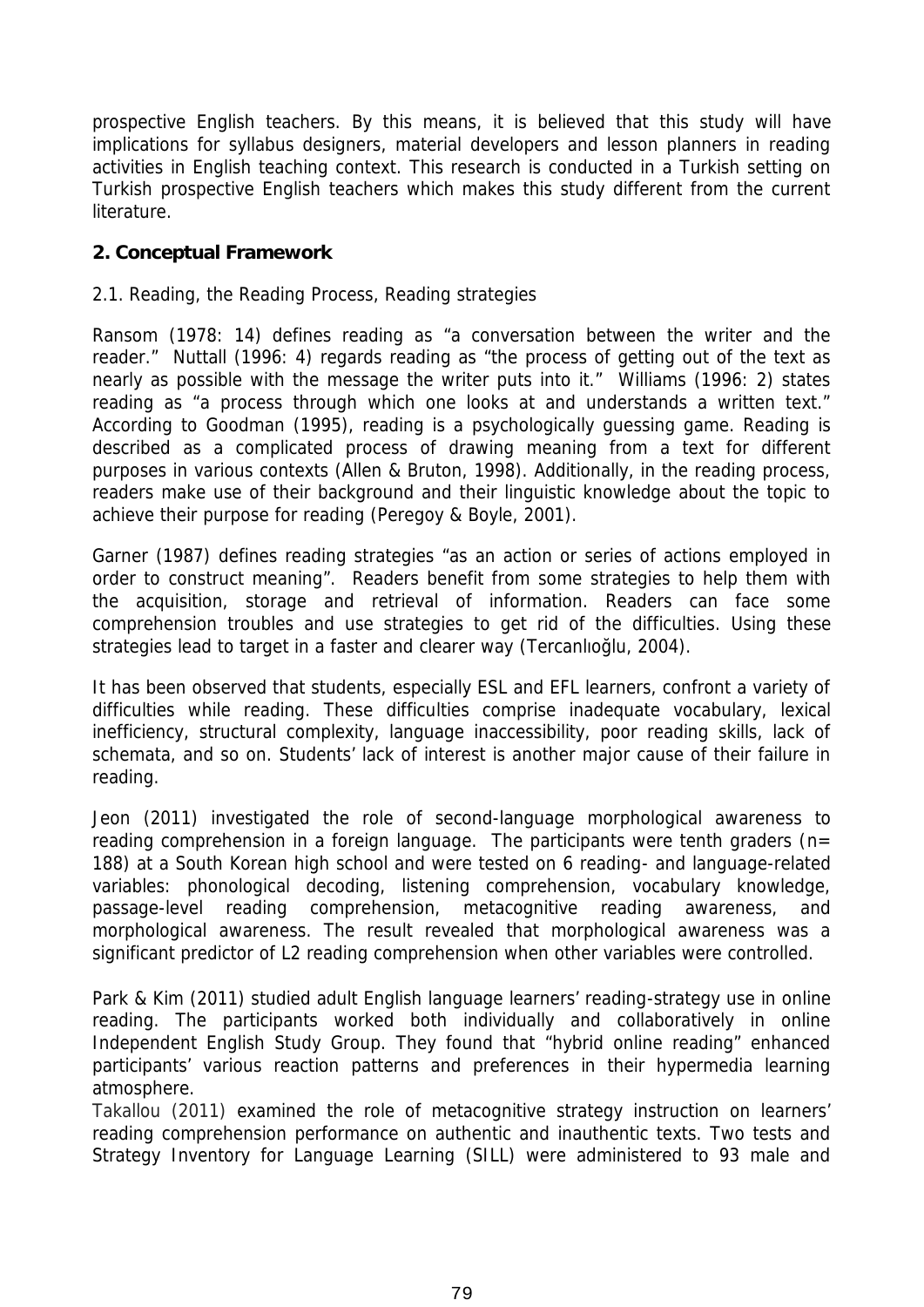female EFL learners in four phases. The results showed that experimental groups' awareness to metacognitive strategy awareness significantly increased after instruction.

## *2.2. Types of Reading*

# *2.2.1. Academic Reading*

A student has to pass various examinations during his/her whole course of academic life. Understanding a given passage is the goal for a reader to answer any kind of questions in the examinations because readers comprehend the text properly if they extract the required information as effectively as possible (Grellet, 1996).

## *2.2.2. Non-academic Reading*

Besides academic reasons, there are various non-academic reasons for reading. In an academic reading, students tend to read texts because of the syllabus and the thought of passing the examinations. But non-academic reading is open and readers get an opportunity to choose from a vast range of books according to their interest, options for choice and opportunity to spending time.

#### *2.2.3. Intensive Reading*

In intensive reading, readers extract specific information in shorter texts. Brown (1989) resembles intensive reading to a zoom lens strategy and states that "intensive reading calls attention to grammatical forms, discourse markers and other surface structure details for the purpose of understanding literal meaning, implications, rhetorical relationships."

## *2.3.4. Extensive Reading*

Williams (1984) describes extensive reading as the "relatively rapid reading of long texts." According to Nuttall (1996), extensive reading is essentially a private activity and the reader dwells in his/her private world of reading for his/her own interest. Nuttall (1996) has pointed out two reasons for extensive reading. The first reason is that extensive reading helps to improve the reading skills of the students. The second reason is that extensive reading not only serves a different atmosphere for the students but also provides them with enjoyment.

## *2.3. Approaches to Reading*

Top-Down and Bottom-Up are the two ways which readers process the text. Bottom-up can be defined as processing a text to figure out the meaning by reading word for word and letter for letter. On the other hand, Top- Down processing is to comprehend the global meaning of the text through clues in the text and the reader's good schema knowledge. Expectations of the reader play a crucial role in this process. The reader brings his/her personal experiences and views with him/her, and those aspects largely affect the way of interpreting a text. While bottom-up process is text-driven, top-down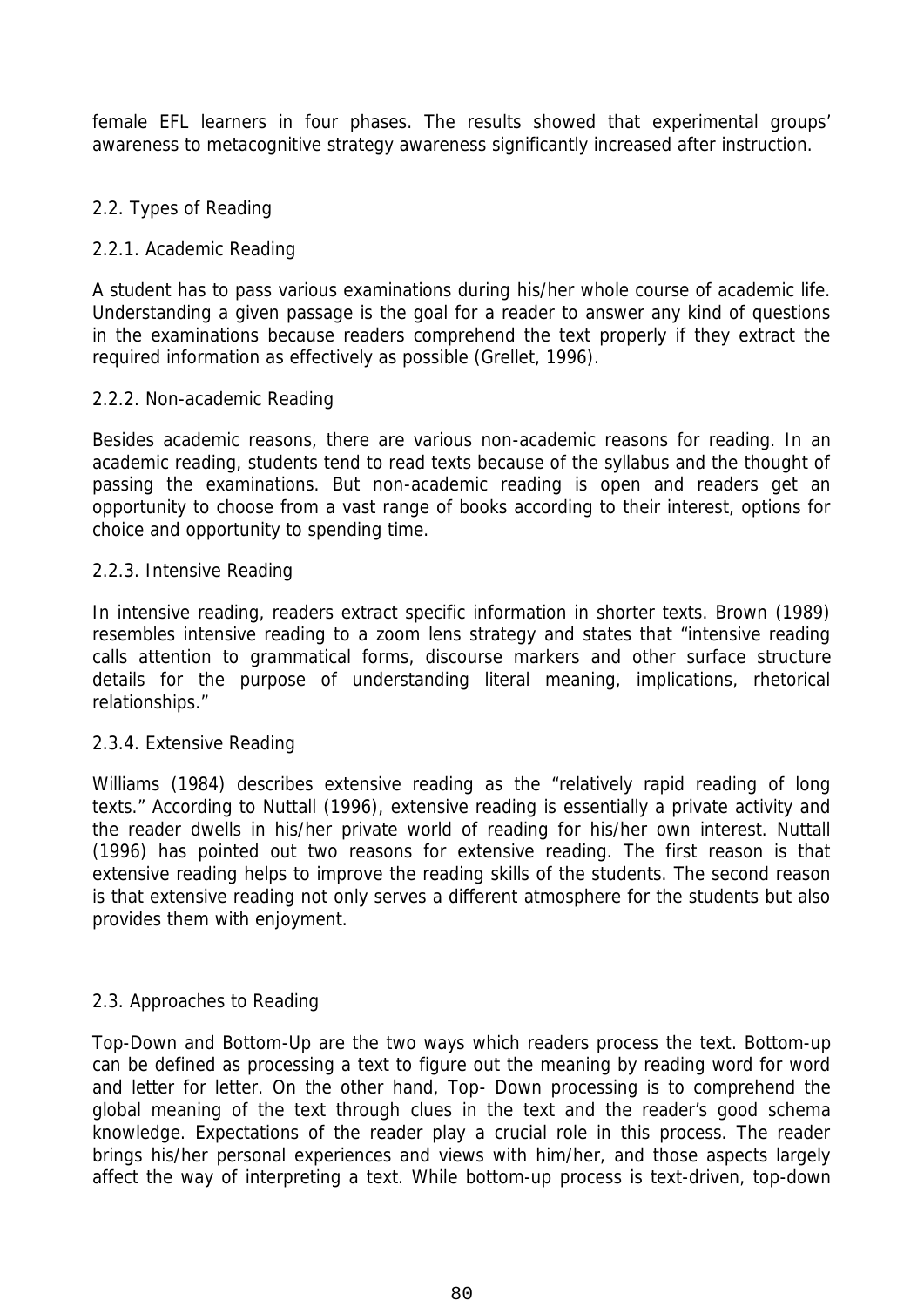approach uses the meaning brought by the reader, namely, it is reader-driven. The most effective model is the interactive model which is a combination of both bottom-up and top down elements (Anderson, 1999).

#### **3. Method**

The purpose of this study is to determine what types of reading strategies the prospective teachers use to accomplish in their reading assignments and activities. It is believed that implications of the research will inspire syllabus designers, material developers and lesson planners in English teaching context especially in reading activities. This study will answer the following research questions:

- 1. What are the most and the least reading strategies used by the prospective teachers?
- 2. What groups of strategies do the prospective teachers prefer?

#### *3.1. Subjects*

The study was conducted at a State-run University, English Language Teaching Department in Turkey. The participants were 130 prospective teachers majoring English Language Teaching and taking up the lecture of teaching language skills during 2012- 2013 academic year. The group had similar characteristics with respect to age and educational background. Gender distribution was 100 females and 30 males.

#### *3.2. Instruments*

In this research*, Metacognitive Awareness of Reading Strategies Inventory (MARSI) Questionnaire* was used to collect data about the readers' awareness and use of reading strategies while reading academic materials. The MARSI Questionnaire (Mokhtari and Reichard, 2002) measures three categories of reading strategies including:

(1) Global Reading Strategies (GLOB), which can be classified as generalized or global reading strategies aiming to set the stage for the reading act.

(2) Problem-Solving Strategies (PROB), which can be defined as focused problem solving or repair strategies used when problems emerge in understanding textual information, and (3) Support Reading Strategies (SUP), which is composed of using the support mechanisms aimed at sustaining responsiveness to reading.

The 30-item questionnaire was validated by Mokhtari and Reichard (2002) and the internal consistency reliability coefficient ranged from 0.89 to 0.93. Five point likert scale ranging from 1 (I never or almost never use this strategy) to 5 (I always or almost always use this strategy) was used to collect data about the reading strategies. The data collected was measured in SPSS program as frequency, means and standard deviation.

## **4. Findings and Results**

The following table presents the most and the least used reading strategies by prospective English teachers.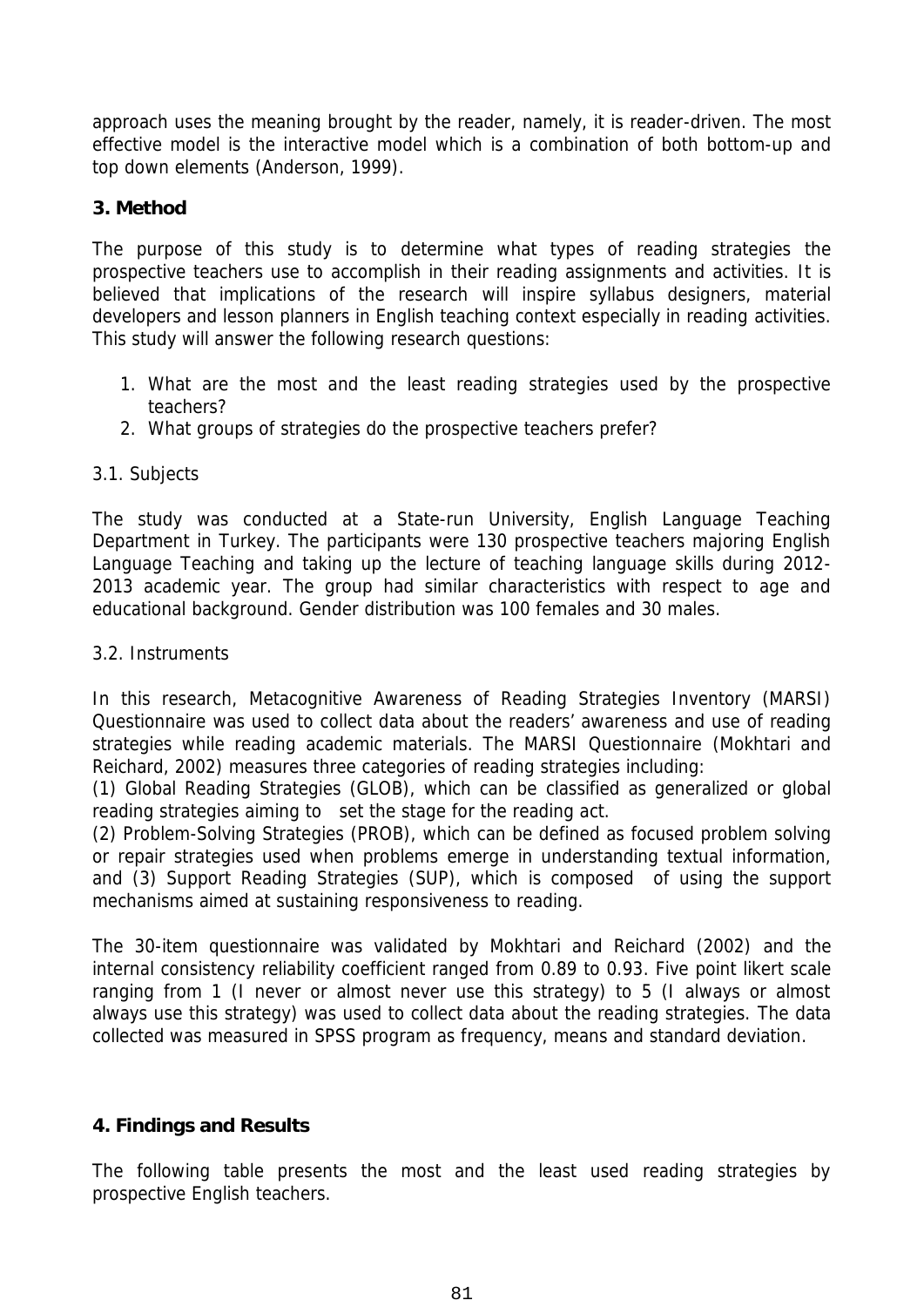| Items                                                                                     | Reading<br>Strategy | N   | M    | <b>SD</b> |
|-------------------------------------------------------------------------------------------|---------------------|-----|------|-----------|
| I underline or circle information in the<br>text to help me remember it.                  | sup                 | 130 | 4,28 | 1,02      |
| When text becomes difficult, I<br>pay<br>closer attention to what I am reading.           | prob                | 130 | 4,25 | 0,93      |
| When text becomes difficult, I reread to<br>increase my understanding.                    | prob                | 130 | 3,97 | 1,05      |
| I adjust my reading speed according to<br>what I am reading.                              | prob                | 130 | 3,95 | 1,18      |
| I try to get back on track when I lose<br>concentration.                                  | prob                | 130 | 3,89 | 0,94      |
| I take notes while reading to help me<br>understand what I read.                          | sup                 | 130 | 3,02 | 1,27      |
| skim the text first<br>by<br>noting<br>characteristics<br>like<br>length<br>organization. | and glob            | 130 | 2,99 | 1,22      |
| I ask myself questions I like to have<br>answered in the text.                            | sup                 | 130 | 2,98 | 1,15      |
| When text becomes difficult, I read<br>aloud to help me understand what I sup<br>read.    |                     | 130 | 2,92 | 1,38      |
| I discuss what I read with others to<br>check my understanding                            | sup                 | 130 | 2,88 | 1,19      |

**Table 1.** Reading Strategies Reported Being Used the MOST and the LEAST

Table 1 shows the five reading strategies used most and least by the participants. There were totally 130 subjects participated in the study. The most used reading strategy used by the readers at an average of 4,28 was that readers were to underline or to circle information to help them remember it. The second most used strategy was that the readers paid closer attention to what they were reading when the text became difficult. This item had a rate of 4,25 mean. Similarly, subjects reread to increase their understanding when text became difficult and this was the third item marked most at a rate of 3.97. On the other hand, the item 'subjects discuss what they read with others to check their understanding' was the least used strategy by the participants at a rate of 2,88. The next least used strategy was that subjects read aloud to help them understand what they read when the text became difficult. Finally, the other least used strategy was that subjects asked themselves questions, they liked to have answered in the text and this item had an average of 2,98. While most used reading strategies were generally Problem-Solving Strategies (PROB), least used strategies were mostly Support Reading Strategies (SUP). Moreover, the average of all the reading strategies was 3,53.

**Table 2.** Three the Most and the Least Used Reading Strategies Reported by males and females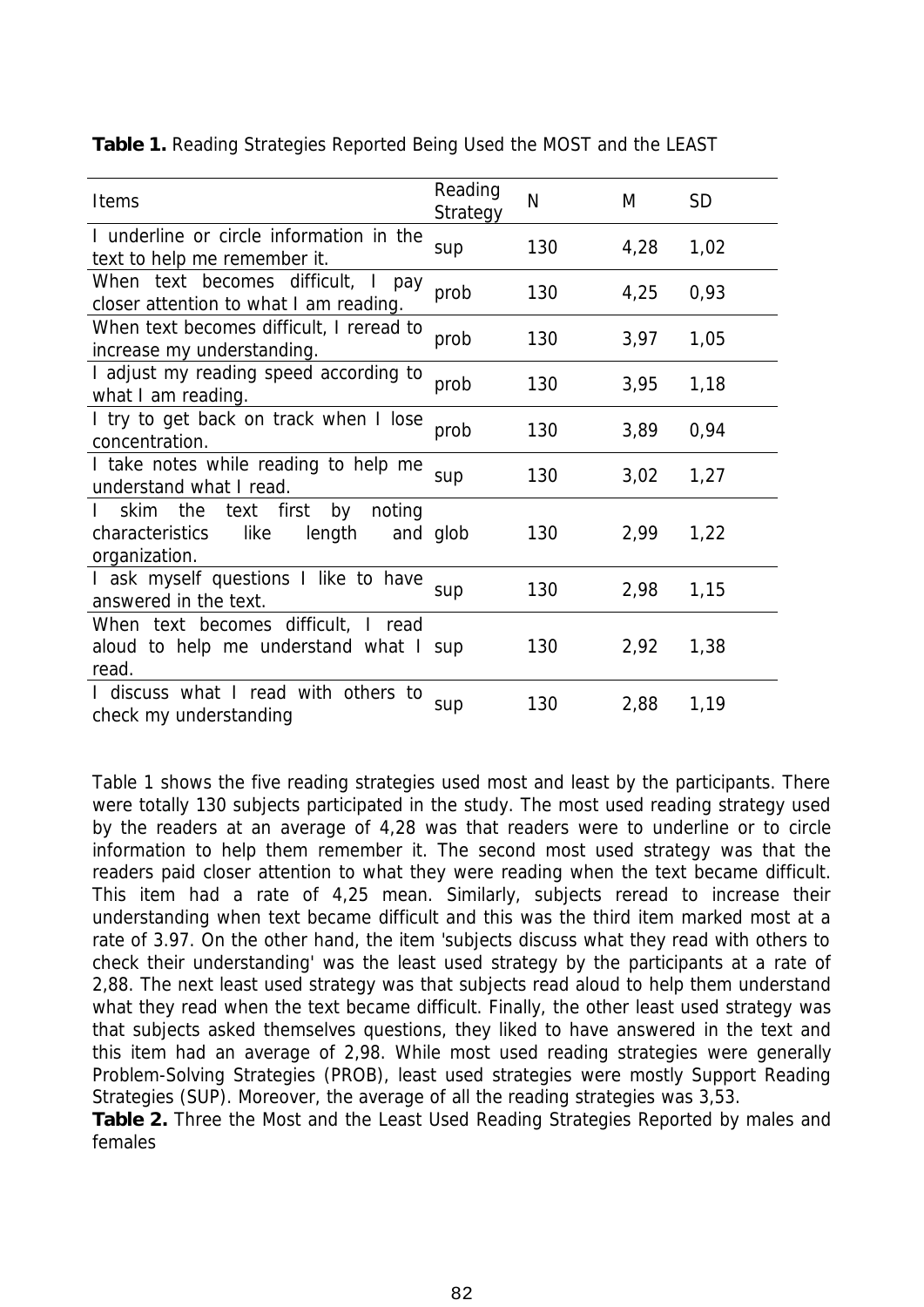|                                        | Readin  |              |      |           |         |      |           |
|----------------------------------------|---------|--------------|------|-----------|---------|------|-----------|
|                                        | g       |              |      |           |         |      |           |
|                                        | Strateg |              |      |           |         |      |           |
|                                        | y       | $\mathsf{N}$ |      |           | N       |      |           |
| Items                                  | Group   | (male)       | M    | <b>SD</b> | female) | M    | <b>SD</b> |
| When<br>text                           |         |              |      |           |         |      |           |
| becomes difficult, I                   |         |              |      |           |         |      |           |
| pay<br>closer                          |         |              |      |           |         |      |           |
| attention to what I                    |         |              |      |           |         |      |           |
| am reading.                            | prob    | 30           | 4,26 | 0,94      | 100     | 4,25 | 0,92      |
| underline<br>$\mathbf{L}$<br><b>or</b> |         |              |      |           |         |      |           |
| circle information                     |         |              |      |           |         |      |           |
| in the text to help                    |         |              |      |           |         |      |           |
| me remember it.                        | sup     | 30           | 4    | 1,14      | 100     | 4,36 | 0,96      |
| adjust<br>$\mathbf{L}$<br>my           |         |              |      |           |         |      |           |
| reading<br>speed                       |         |              |      |           |         |      |           |
| according to what                      |         |              |      |           |         |      |           |
| I am reading.                          | prob    | 30           | 3,96 | 0,8       | 100     | 3,94 | 1,27      |
| I discuss what I                       |         |              |      |           |         |      |           |
| read with others to                    |         |              |      |           |         |      |           |
| check<br>my                            |         |              |      |           |         |      |           |
| understanding                          | sup     | 30           | 2,8  | 0,92      | 100     | 2,91 | 1,25      |
| I take notes while                     |         |              |      |           |         |      |           |
| reading to help me                     |         |              |      |           |         |      |           |
| understand what I                      |         |              |      |           |         |      |           |
| read.                                  | sup     | 30           | 2,76 | 1,04      | 100     | 3,1  | 1,32      |
| I skim the text first                  |         |              |      |           |         |      |           |
| noting<br>by                           |         |              |      |           |         |      |           |
| characteristics like                   |         |              |      |           |         |      |           |
| length<br>and                          |         |              |      |           |         |      |           |
| organization.                          | glob    | 30           | 2,73 | 1,11      | 100     | 3,1  | 1,32      |

Table 2 indicates the most and least common three Reading Strategies used by male and female participants. Both groups paid closer attention to what they were reading when text became difficult. The mean for this item was 4,25 for two groups. The second item which had the highest rate of mean for both groups was that they underlined and circled information in the text to help them remember it. The next most marked item by two groups was that they adjust their reading speed according to what they were reading. The mean for this item was 3,95. On the other hand, as the least rated item, subjects discussed what they read with others to check their understanding. Following this, the item 'I take notes while reading to help understand what they read.' got the lowest mean together with the item 'I skim the text first by noting characteristics like length and organization.' Comparing this Table with Table 1, most and least rated items exhibited the same characteristics at a large extent. All of the most rated items in Table 2 were the same with those in Table 1. So were the least rated items. While most used reading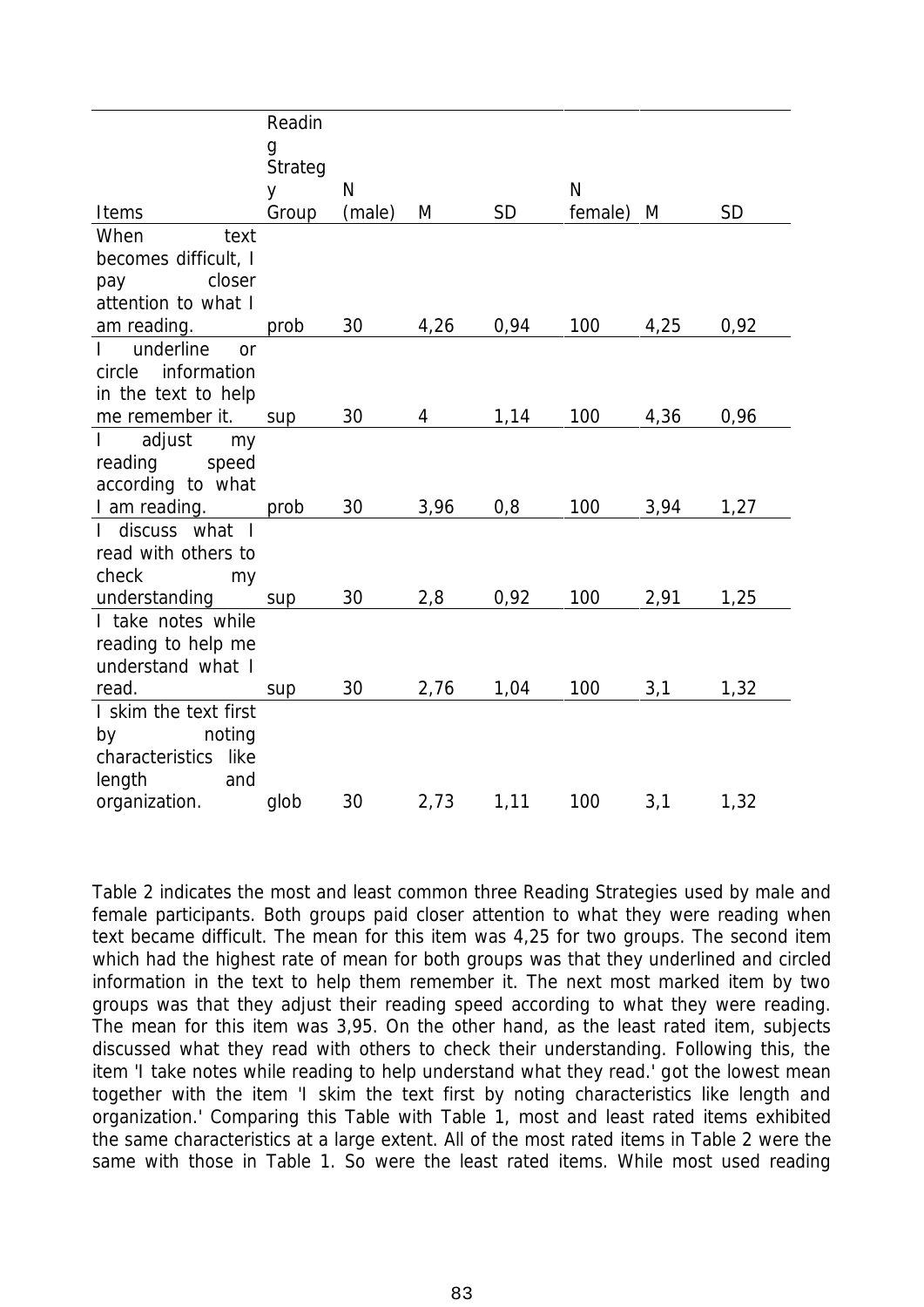strategies by both genders were generally Problem-Solving Strategies (PROB), least used strategies were mostly Support Reading Strategies (SUP).

|  |  |  | Table 3. Item Statistics of Global Reading Strategies |  |
|--|--|--|-------------------------------------------------------|--|
|  |  |  |                                                       |  |

| Items                                                   | N   | M    | <b>SD</b> |
|---------------------------------------------------------|-----|------|-----------|
| I have a purpose in mind when I read.                   | 130 | 3,78 | 1,1       |
| I use typological aids like boldface and italics to     |     |      |           |
| identify key information.                               | 130 | 3,75 | 1,21      |
| I think about what I know to help me understand         |     |      |           |
| what I read.                                            | 130 | 3,72 | 1,01      |
| I preview the text to see what it is about before       |     |      |           |
| reading it.                                             | 130 | 3,63 | 1,11      |
| I decide what to read closely and what to ignore.       | 130 | 3,63 | 1,14      |
| I check my understanding when I come across             |     |      |           |
| conflicting information.                                | 130 | 3,62 | 1,08      |
| I use context clues to help me better understand        |     |      |           |
| what I am reading.                                      | 130 | 3,58 | 1,18      |
| I check to see if my guesses about the text are right   |     |      |           |
| or wrong.                                               | 130 | 3,53 | 1,28      |
| I try to guess what the material is about when I        |     |      |           |
| read.                                                   | 130 | 3,48 | 1,01      |
| I critically analyze and evaluate the information       |     |      |           |
| presented in the text.                                  | 130 | 3,39 | 1,07      |
| I use tables, figures, and pictures in text to increase |     |      |           |
| my understanding.                                       | 130 | 3,22 | 1,09      |
| I skim the text first by noting characteristics like    |     |      |           |
| length and organization.                                | 130 | 2,99 | 1,22      |
| Total                                                   |     | 3,53 |           |

Table 3 presents 12 Global Reading Strategies from the highest to the lowest mean. The item which had the highest mean, 3,78, was that subjects had a purpose in mind when they read. Following this, the participants used typological aids like boldface and italics to identify key information. The mean for this item was 3,75. The next highest mean,3,72, belonged to the item ' I think about what I know to help me understand what I read.' On the other hand, the item which had the lowest mean, 2,99, was that participants skimmed the text first by noting characteristics like length and organization. The second item with the lowest mean, 3,22, stated that subjects used tables, figures, and pictures in text to increase their understanding. The next lowest graded item with a mean of 3,53 was that participants critically analyzed and evaluated the information presented in the text. Finally, the average of all the global reading strategies was 3,53.

**Table 4.** Item Statistics of Support Reading Strategies (SUP)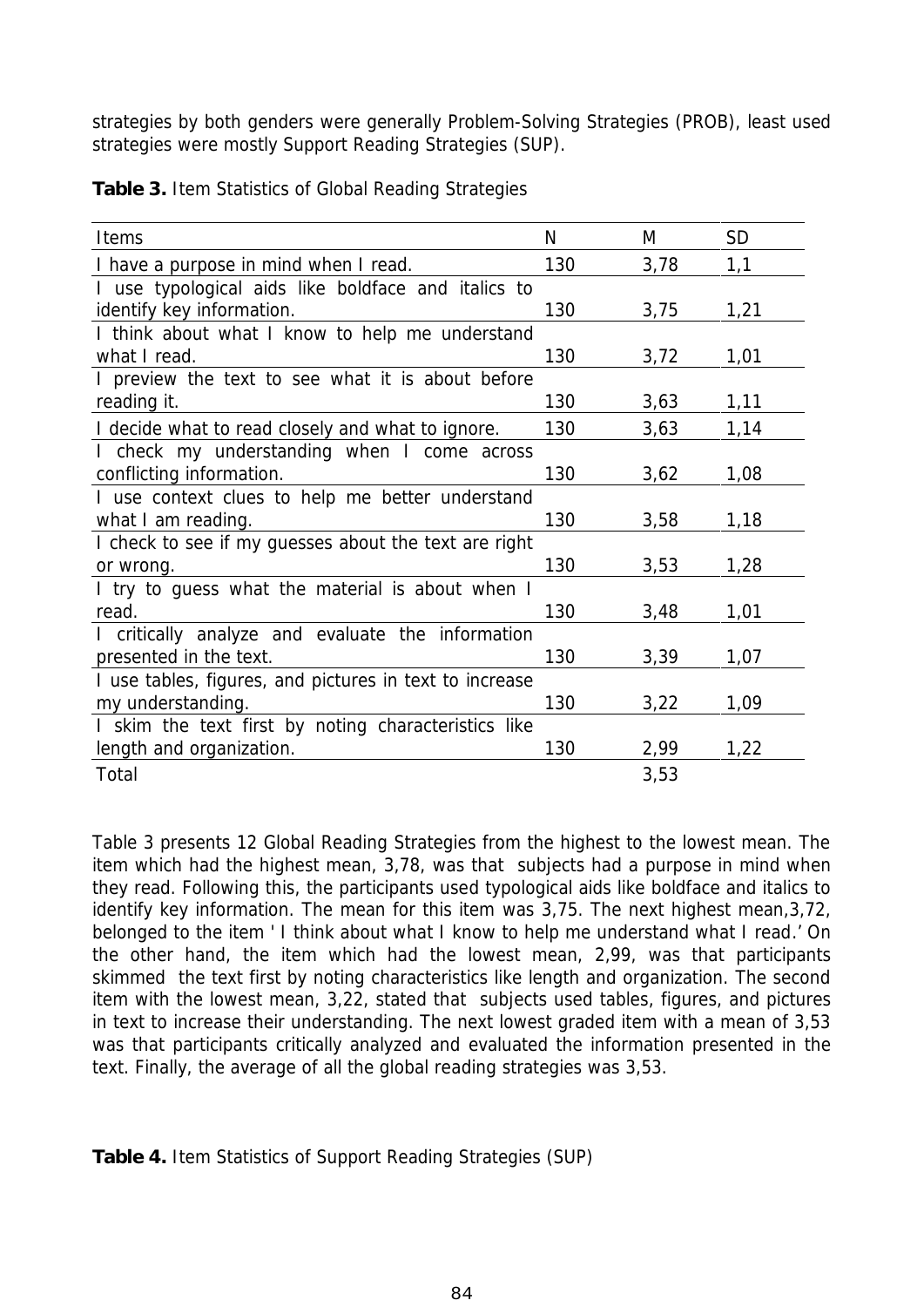| <b>SD</b><br>Items<br>N<br>M<br>I underline or circle information in the text to help<br>130<br>4,28 1,02<br>me remember it.<br>I go back and forth in the text to find relationship<br>among ideas in it.<br>130<br>3,73 1,17<br>I paraphrase (restate ideas in my own words) to<br>better understand what I read.<br>130<br>3,45<br>1,08<br>I use reference materials such as dictionaries to help<br>130<br>me understand what I read.<br>3,25<br>1,08<br>I summarize what I read to reflect on important<br>information in the text.<br>130<br>3,08<br>1,09<br>I take notes while reading to help me understand<br>130<br>what I read.<br>3,02 1,27<br>I ask myself questions I like to have answered in the<br>130<br>text.<br>2,98 1,15<br>When text becomes difficult, I read aloud to help me<br>understand what I read.<br>130<br>2,92 1,38<br>I discuss what I read with others to check my<br>130<br>understanding<br>2,88<br>1,19 |       |      |  |
|-----------------------------------------------------------------------------------------------------------------------------------------------------------------------------------------------------------------------------------------------------------------------------------------------------------------------------------------------------------------------------------------------------------------------------------------------------------------------------------------------------------------------------------------------------------------------------------------------------------------------------------------------------------------------------------------------------------------------------------------------------------------------------------------------------------------------------------------------------------------------------------------------------------------------------------------------|-------|------|--|
|                                                                                                                                                                                                                                                                                                                                                                                                                                                                                                                                                                                                                                                                                                                                                                                                                                                                                                                                               |       |      |  |
|                                                                                                                                                                                                                                                                                                                                                                                                                                                                                                                                                                                                                                                                                                                                                                                                                                                                                                                                               |       |      |  |
|                                                                                                                                                                                                                                                                                                                                                                                                                                                                                                                                                                                                                                                                                                                                                                                                                                                                                                                                               |       |      |  |
|                                                                                                                                                                                                                                                                                                                                                                                                                                                                                                                                                                                                                                                                                                                                                                                                                                                                                                                                               |       |      |  |
|                                                                                                                                                                                                                                                                                                                                                                                                                                                                                                                                                                                                                                                                                                                                                                                                                                                                                                                                               |       |      |  |
|                                                                                                                                                                                                                                                                                                                                                                                                                                                                                                                                                                                                                                                                                                                                                                                                                                                                                                                                               |       |      |  |
|                                                                                                                                                                                                                                                                                                                                                                                                                                                                                                                                                                                                                                                                                                                                                                                                                                                                                                                                               |       |      |  |
|                                                                                                                                                                                                                                                                                                                                                                                                                                                                                                                                                                                                                                                                                                                                                                                                                                                                                                                                               |       |      |  |
|                                                                                                                                                                                                                                                                                                                                                                                                                                                                                                                                                                                                                                                                                                                                                                                                                                                                                                                                               |       |      |  |
|                                                                                                                                                                                                                                                                                                                                                                                                                                                                                                                                                                                                                                                                                                                                                                                                                                                                                                                                               |       |      |  |
|                                                                                                                                                                                                                                                                                                                                                                                                                                                                                                                                                                                                                                                                                                                                                                                                                                                                                                                                               |       |      |  |
|                                                                                                                                                                                                                                                                                                                                                                                                                                                                                                                                                                                                                                                                                                                                                                                                                                                                                                                                               |       |      |  |
|                                                                                                                                                                                                                                                                                                                                                                                                                                                                                                                                                                                                                                                                                                                                                                                                                                                                                                                                               |       |      |  |
|                                                                                                                                                                                                                                                                                                                                                                                                                                                                                                                                                                                                                                                                                                                                                                                                                                                                                                                                               |       |      |  |
|                                                                                                                                                                                                                                                                                                                                                                                                                                                                                                                                                                                                                                                                                                                                                                                                                                                                                                                                               |       |      |  |
|                                                                                                                                                                                                                                                                                                                                                                                                                                                                                                                                                                                                                                                                                                                                                                                                                                                                                                                                               |       |      |  |
|                                                                                                                                                                                                                                                                                                                                                                                                                                                                                                                                                                                                                                                                                                                                                                                                                                                                                                                                               |       |      |  |
|                                                                                                                                                                                                                                                                                                                                                                                                                                                                                                                                                                                                                                                                                                                                                                                                                                                                                                                                               |       |      |  |
|                                                                                                                                                                                                                                                                                                                                                                                                                                                                                                                                                                                                                                                                                                                                                                                                                                                                                                                                               |       |      |  |
|                                                                                                                                                                                                                                                                                                                                                                                                                                                                                                                                                                                                                                                                                                                                                                                                                                                                                                                                               | Total | 3,29 |  |

Table 4 shows nine support reading strategies from the highest to the lowest mean. The highest mean, 4,28, belonged to the item ' I underline or circle information in the text to help me remember it.' Next, subjects went back and forth in the text to find relationship among ideas in it. This item had a mean of 3,73. Following this, the item 'I paraphrase to better understand what I read.' got the highest mean as 3,45. On the other hand, as the items which got the lowest means in this group, first, participants discussed what they read with others with a mean of 2,88. The next item getting the lowest mean, 2,92, was that ' When text becomes difficult, I read aloud to help me understand what I read.' finally, participants asked themselves questions they liked to have answered in the text. The mean for this item was 2,98. All in all, the mean for all support reading strategies was 3,29.

**Table 5.** Item Statistics of Problem-Solving Strategies (PROB)

| <b>Items</b>                                              | N | M         | <b>SD</b> |
|-----------------------------------------------------------|---|-----------|-----------|
| When text becomes difficult, I pay closer attention 130   |   | 4,25 0,93 |           |
| to what I am reading.                                     |   |           |           |
| When text becomes difficult, I reread to increase my 130  |   | 3,97      | 1,05      |
| understanding.                                            |   |           |           |
| I adjust my reading speed according to what I am 130      |   | 3,95 1,18 |           |
| reading.                                                  |   |           |           |
| I try to get back on track when I lose concentration. 130 |   | 3,89 0,94 |           |
| I read slowly but carefully to be sure I understand 130   |   | 3,72 1,11 |           |
| what I am reading.                                        |   |           |           |
| I try to picture or visualize information to help 130     |   | 3,68      | 1,13      |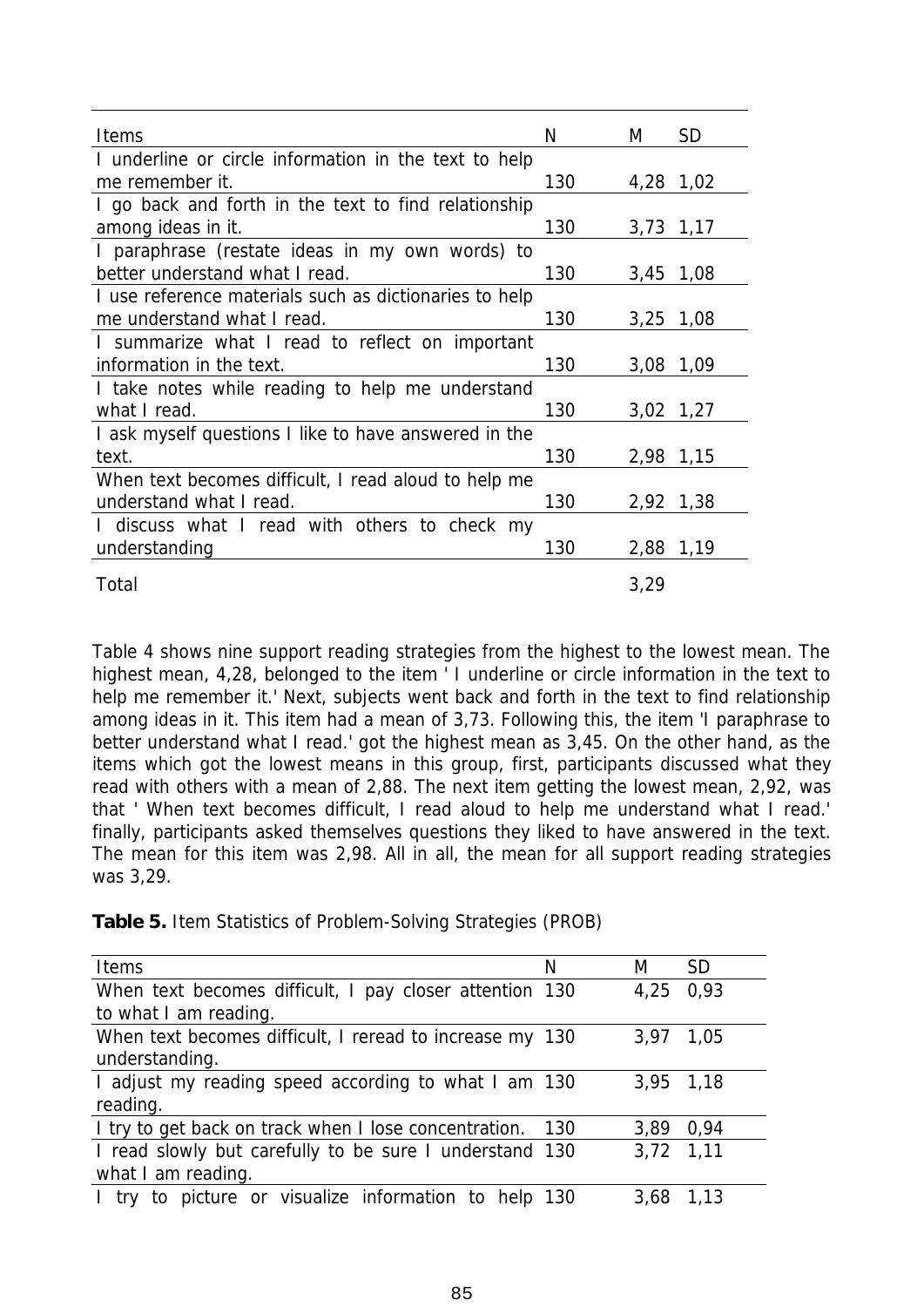| remember what I read.                                     |           |
|-----------------------------------------------------------|-----------|
| I stop from time to time and think about what I am 130    | 3,60 1,05 |
| reading.                                                  |           |
| I guess the meaning of unknown words by 130               | 3,59 0,99 |
| separating different parts of a word.                     |           |
| I think about whether the content of the text fits my 130 | 3,39 1,09 |
| reading purpose.                                          |           |
| Total                                                     | 3.78      |

Table 5 presents nine problem solving strategies from the highest to the lowest mean. The first item which got the highest mean, 4,25, was that subjects paid closer attention to what they were reading, when text became difficult. Second highest mean belonged to the item saying ' I reread to increase my understanding, when text becomes difficult' with a mean of 3,97. Thirdly, subjects adjusted their reading speed according to what they were reading and it had a mean of 3,95. On the other hand, as the lowest three items, the first one was that participants thought about whether the content of the text fit their reading purpose with a mean of 3,39. Secondly, subjects guessed the meaning of unknown words by separating different parts of a word. Its mean was 3,59. Finally, as one of the items getting the lowest mean, 3,60, subjects stopped from time to time and thought about what they were reading. All in all, the average of all problem solving strategies was 3,78 which was the highest of three reading strategies group.

#### **5. Discussion and Conclusion**

Reading is an essential skill to master in academic context. Since prospective teachers are exposed to reading in many efforts, they must be proficient good readers to fulfill requirements in academic studies. According to the data collected, there is a moderate awareness of all the strategies. In other words, there is a kind of balance about the choice of reading strategies and each skill is essential for the readers. As the most striking strategy, subjects underline or circle information in the text to help them remember the information. In addition, they pay closer attention to what they are reading and reread the text, when text becomes difficult. Hsu (2007) also investigated the English reading strategy use of four-year technical college students in Taiwan. According to the results, the most often used category is metacognitive strategy category. This category was followed by social/affective strategy category. In addition, he also found that the effective learners tend to use specific kinds of strategies and use strategies more frequently than ineffective learners do.

As of genders' choice of reading strategy, both prefer to take advantage of similar strategies in common. Although both groups mostly use problem solving strategies, they do not prefer to use support reading strategies. While both pay closer attention to what they are reading and underline and circle information in the text, they do not prefer to skim the text first. The reason for the similarity can be the same educational background. The findings of Amer et al. (2010) are in line with results of the present study and they revealed that there was no statistically significant difference with reference to gender. However, Li's findings (2010) are not in consistent with the results of the present study. He found that females show higher use of reading strategies than males in each individual category, as well as in the combined sub-categories. In addition, while the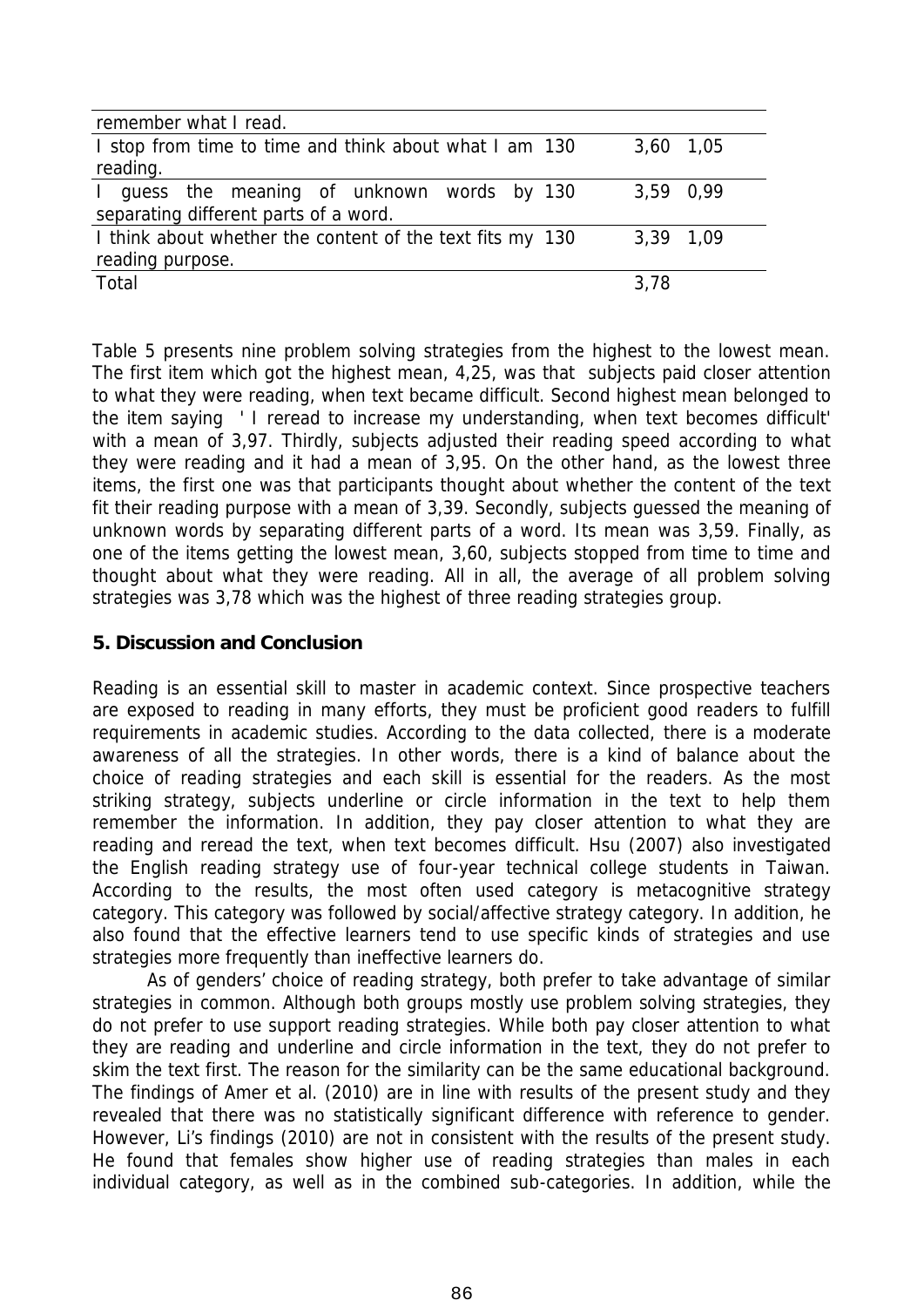males are more adventurous and bolder, the females are more careful and considerate. Moreover, Ozek and Civelek ( 2006) studied reading strategies used while reading a text by ELT students between the 1st and 4th year students in ELT Department at a state-run university in Turkey. They found that different reading strategies were used at prereading, while-reading, and post-reading stages. The results proved that there were some significant differences on the use of cognitive reading strategies in term of students' gender, age, and proficiency in reading, school source, and duration in learning English. This finding is not consistent with the results of the present study. The findings of Hsu (2007) are in consistent with the results of the present study in terms of gender. He found no significant difference between male and female students in terms of overall strategy use. However, females use cognitive strategies and social/affective strategies more often than males do.

In the present research, participants mostly prefer to use problem solving strategies compared to others. They pay closer attention to what they are reading and reread the text to increase their understanding. Following this, as global reading strategies, they have a purpose in mind when they read and they use typological aids like boldface and italics to identify key information. As from the support reading strategies, participants underline and circle information in the text to help them remember better. Moreover, they go back and forth in the text to find relationship among ideas. The findings of this study are in line with Li's results. (2010) He investigated the students' awareness of reading strategy use at the senior middle school level in Cheese context. Based on his findings, there is a moderate awareness of all the strategies and the students hold a preference for Problem Solving Reading Strategies, followed by Global and Support Reading Strategies. On the other hand, Amer et al. (2010) investigated the online reading strategies of Omani EFL university first-year students and senior student teachers. Results of their study showed a statistically significant difference between fourth-year students and first-year students only in global strategies. In other words, while high-proficient readers use more global strategies than low-proficient readers do, first-year students reported using more support strategies than senior students did. In another study, Sarıçoban (2002) examined the strategies effective readers employ in prereading, reading and post-reading stages of instruction in classroom language learning at a state- run university ELT Department. The result proved that successful readers preferred global reading strategies first then moved to smaller units such as words, sentences and paragraphs.

The reading strategies analyzed above can be transferred to classroom setting and even to the free time activity as intensive and extensive reading. Since we consider the subject group as very good and good readers, following their choice of strategy can lead other readers to success in reading efforts. Adaptation of these strategies to each reading activity in the language classroom makes reading classes more meaningful and purposeful. However, which strategy is more appropriate for pre-, while and post reading stages for various ages can be the focus of other studies.

**References**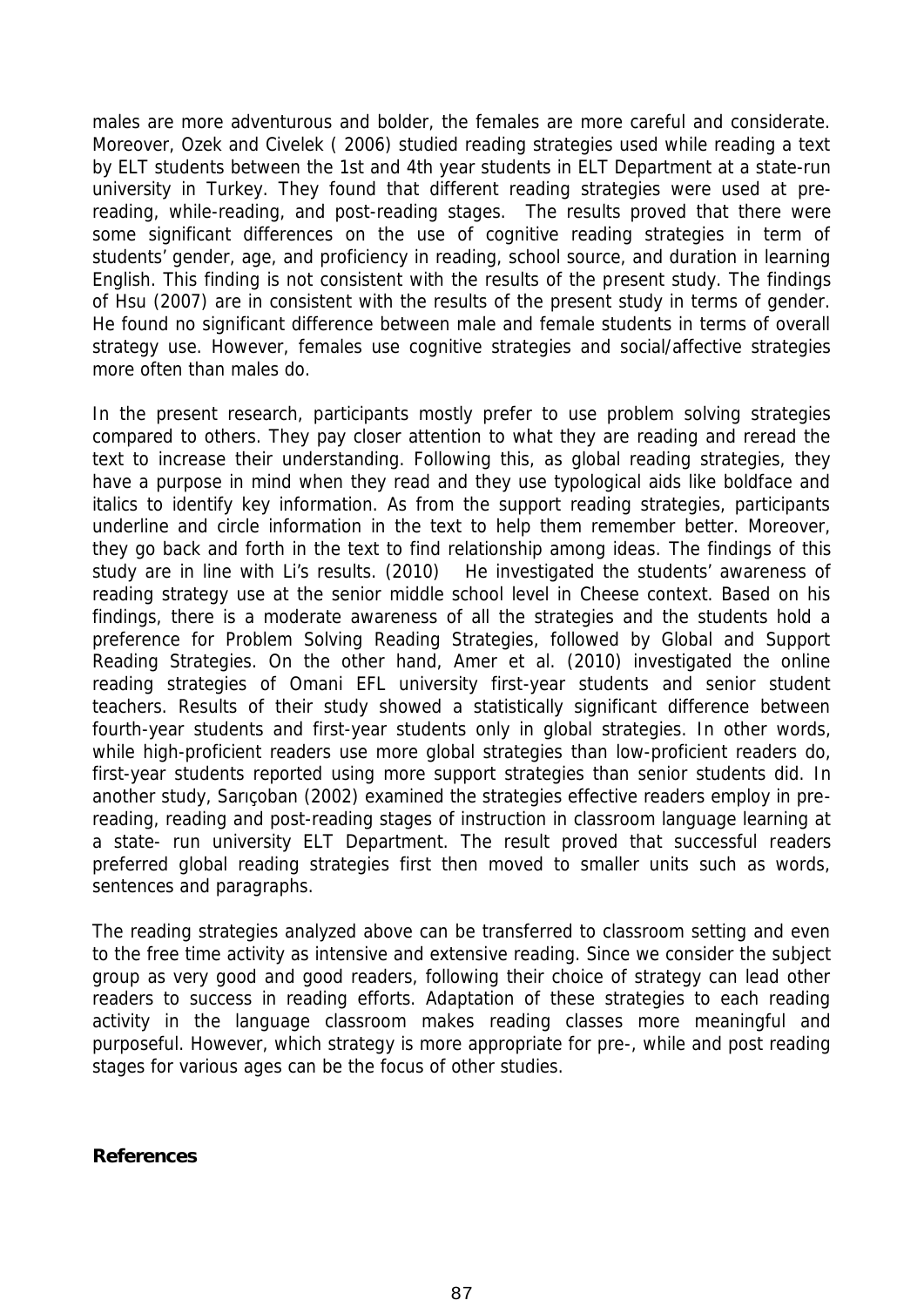Allan, J. & Bruton, A. (1998). Squeezing out the juice: Perceptions of reading in the secondary school. Retrieved on August 5, 2008, from http:/www.scre.ac.uk /spotlight/ spotlight61.html

Amer,A. Al Barwani, T. Mahmoud Ibrahim, M. (2010). Student teachers' perceived use of online reading strategies. *International Journal of Education and Development using Information and Communication Technology. (IJEDICT) Vol. 6*, Issue 4, pp.102-113.

Anderson, N. (1999). *Exploring second language reading: Issues and strategies*. Boston:Heinle.

Carrell, P. (1989). Metacognitive awareness and second language reading. *The Modern Language Journal, vol.73* no:2, 121-134

Jeon, E. H. (2011). Contribution of Morphological Awareness to Second‐Language Reading Comprehension. *The Modern Language Journal*, *95*(2), 217-235.

Garner, R. (1987). *Metacognition and reading comprehension.* Norwood. NJ: Ablex publishing.

Goodman, K.S. (1995). *The reading process.* New York: Cambridge University Press.

Grabe, W. (1991). Current developments in second language reading research. *TESOL Quarterly, 25/3*, 375-406.

Greenwood, J. (1998). *Class readers.* Hongkong: Oxford University Press.

Grellet, F. (1996). *Developing reading skills: A practical guide to reading comprehension exercises*. Cambridge: Cambridge University Press.

Hsu, S. C. (2007). Reading Strategies Used by EFL Technical Students. *English Teaching* e-Monthly, 22.

Karbalaei A. (2010). A Comparison of the Metacognitive Reading Strategies Used by EFL and ESL Readers. *The Reading Matrix, volume 10*, Number 2, 165-180.

Krashen, S. (1985). *Insights and inquirie.* Hayward, CA: Alemany Press.

Li, F. (2010). A Study of English Reading Strategies Used by Senior Middle School Students. *Asian Social Science Vol. 6*, No. 10.

Mokhtari, K. & Reichard, C. (2002). Assessing students metacognitive awareness of reading strategies*. Journal of Educational Psychology, 94(2)*, 249-259

Nuttall, C. (1996). *Teaching Reading Skills in a foreign language*. Oxford: Heinemann.

Ozek, Y.& Civelek, M. (2006). A Study on the Use of Cognitive Reading Strategies by ELT Students. *The Asian EFL Journal, 14* 1-26.

Pang, S., Muaka, A., Bernhardt, B., & Kamil, M. L. (2003). *Teaching reading.* Belgium: International Academy of Education.

Park, H. R., & Kim, D. (2011). Reading-strategy use by English as a second language learners in online reading tasks. *Computers & Education*, *57*(3), 2156-2166.

Peregoy, S. F. & Boyle, O. F. (2001). *Reading, writing, & learning ESL*. New York: Longman.

Ransom, G.A. (1978). *Preparing to Teach Reading.* Boston: Little Brown Company. Saricoban A. (2002). Reading strategies of successful readers through the three phase approach. *The Reading Matrix,1-16*.

Takallou, F. (2011). The Effect of Metacognitive Strategy Instruction on EFL Learners' Reading Comprehension Performance and Metacognitive Awareness. *Asian EFL Journal*, *13*(1).

Tercanlioglu, L. (2004). Postgraduate students' use of reading strategies in L1 and ESL contexts: Link to success. *International Education Journal, 5/4*. Retrieved on August 17, 2006, from http://ehlt.flinders.eduau/education/iej/articles/v5n4/tercanlioglu/paper.pdf